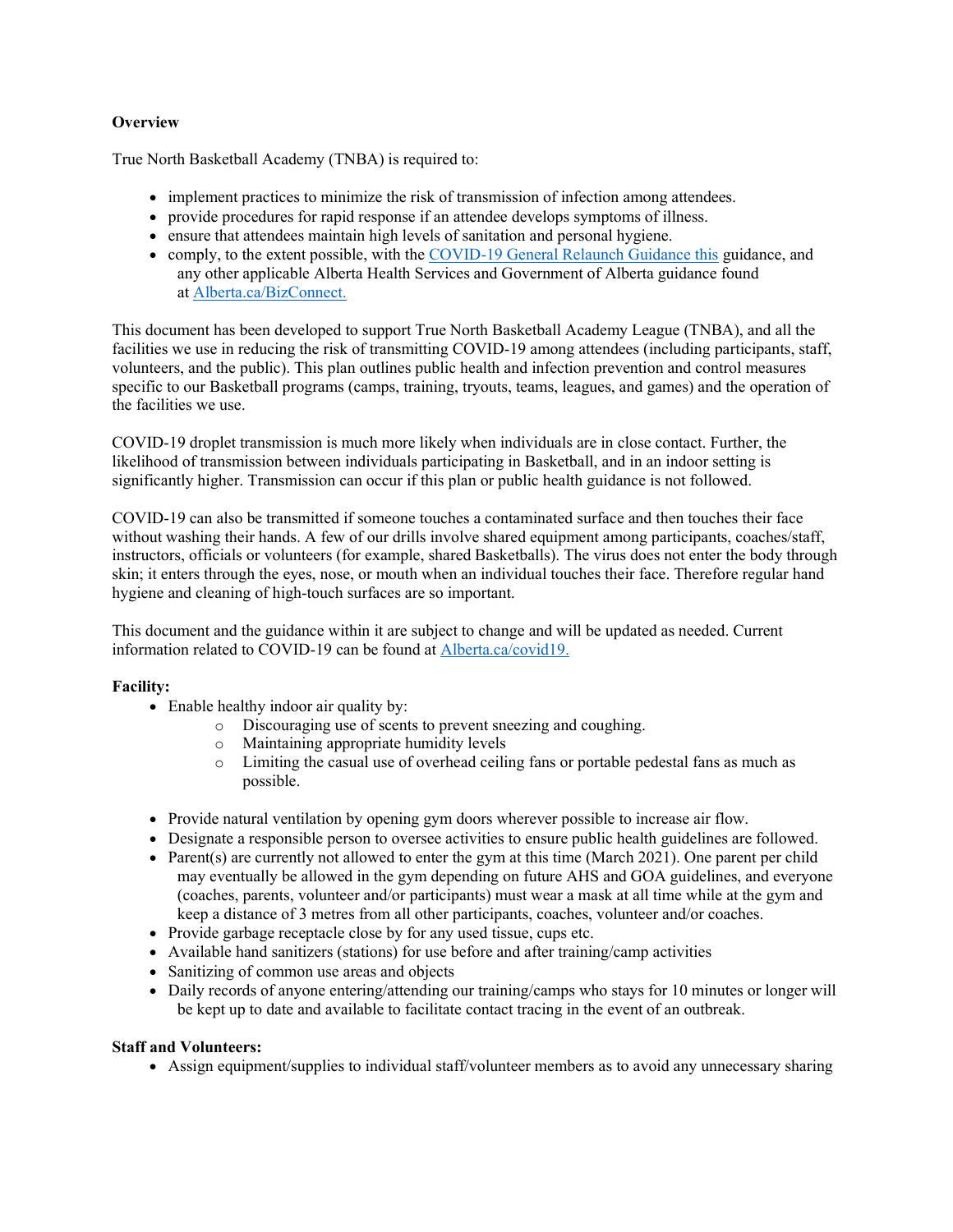- Staff/volunteers and participants who are exhibiting symptoms of COVID-19, who have returned from international travel in the past 14 days, or who have been in close contact with a case of COVID-19 in the last 14 days must stay home.
- All staff/volunteers must be knowledgeable with respect to how COVID-19 is transmitted (i.e., droplet and contact transmission).
- Staff/volunteers may conduct active symptom screening of training, camp participants every day with a parent/guardian on site, including temperature reading/check as kids are drop off.
- Staff/volunteers including parents/guardians and participants MUST NOT attend training or camp if they are sick and even if symptoms resemble a mild cold. Symptoms includes; fever, cough, shortness of breath, sore throat, runny nose, nasal congestion, headache and a general feeling of being unwell.
- A staff/volunteer will be designated as a responsible person to ensure public health guidelines are followed (e.g., watching for adherence to physical distancing).
	- o The responsible person should not be someone engaged in other critical duties (e.g. referee).
- Encourage hand hygiene among staff/volunteers
- Staff/volunteers should wear masks when they are not separated by a physical barrier or 3 metre distance from participants.
	- o Other personal protective equipment may be appropriate depending on the task being performed (e.g., First Aid or resuscitation).
- When staff/volunteers are attending to an injured participant or helping with an activity, both the staff/volunteer member and participant should wear masks whenever a 3 meter distance cannot be maintained.

# Points of Entry and Controlling Access

- Hand sanitizers (60% alcohol or higher) will be stations at point of entry and exit points, and attendance are encouraged also to bring their own hand sanitizers.
- Limit physical contact by using hands-free check in.
- Participants should arrive no more than 5-10 minutes before the program start time, dress and ready.
- To promote distancing, no more than 5 participant per basket
- We encourage parents/guardians to avoid entering the facility/gym at this time.

# Facility Screening

- Staff/Volunteers and participants will be actively screened (where applicable) for symptoms of fever, sore throat, cough, runny nose or difficulty breathing, including temperature reading/check as attendees arrive at the facility.
- mandatory temperature checks by parents before bringing the kids to training/camp on every training/camp day.
- Any participant that is exhibiting any COVID-19 symptoms cannot enter the facility or participate.

# Sanitation, Cleaning and Disinfecting

- In addition to routine facility cleaning, increase frequency of sanitation of commonly touched surfaces and shared equipment (such as water fountain handles, doorknobs, handrails, light switches, countertops, tables, equipment handles and consoles).
- Cleaning of gymnasium floors before and after use to reduce the risk of transmission from shared objects (e.g., balls).
- Provided hand sanitizer throughout the facility and ensure that hand washing sinks are fully stocked with soap and paper towels.
- Ensuring used cleaning supplies are properly disposed of in a lined waste bin that is emptied at least daily.

# Locker Rooms and Change Rooms

- No locker rooms or change rooms at the facilities for staff, volunteers, or participants.
	- o Attendees must come dressed for all program/camp activities.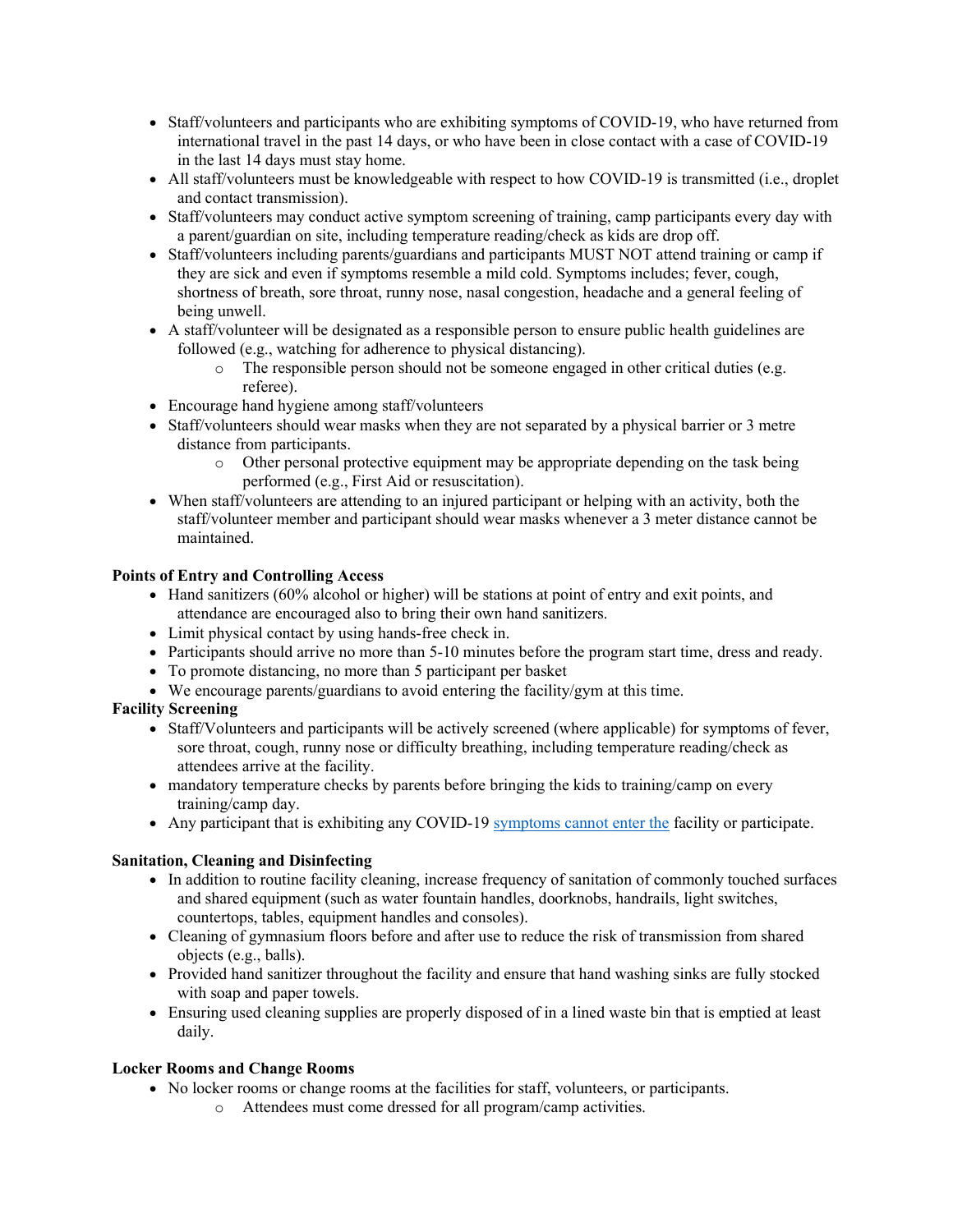All self-serve and common-use items such as chairs, tables in the lobby area/ or hallway will be removed

# Physical Distancing

- Staff, volunteers, participants, and spectators are expected to maintain a distance of 3 metres in the lobby area, rest room, the gym and while off the court (players' bench, bleachers, out in the field, during lunch break etc.).
	- o Distancing exceptions can be made for those who are from the same household
- Promoting physical distancing by:
	- o promoting one-way traffic flow to avoid individuals from inadvertently interacting at the lobby, hallway etc.
	- o Using signs or stickers on the wall/floor at 3 metre distances;
	- $\circ$  limiting program/camps and group to cohort groups only (e.g., camp specific, assigned session times).
- $\bullet$  Drop off and pick-up procedures as to allow for uncongested arrival and departure (e.g., dedicated entrances and exits for incoming and outgoing participants, teams etc.).
- Common area chairs and tables will be removed, stacked, or roped off from the area to promote distancing.

# **Spectators**

- Spectators, including parents/guardians are currently NOT allowed in the gym.
- If/when spectators, including parents/guardians are allowed in the gym, spectators, including parents will be kept out of participant spaces (e.g., basketball court, outside fields/court).
- If/when spectators, including parents/guardians are allowed in the gym, physical distancing of minimum 3 metres will be maintained by spectators/attendee at all times, unless from the same households or cohort family.
- If/when spectators, including parents/guardians are allowed in the gym, one parent/guardian per participant would be allowed in the facility and a distance of 3 metres between parents/guardians must be maintain.
- If/when spectators, including parents/guardians are allowed in the gym, parents/guardians must wear a mask while inside the facility/gym
- If/when spectators, including parents/guardians are allowed in the gym, parents/guardians cheering, and yelling will NOT be allowed.

#### Hygiene

- Participants must bring their own basketball, water bottle, yoga mat, own lunch, basketball apparels including basketball shoes and must take their equipment's and belonging with them at the end of training/camp.
- The use of shared equipment will be limited to a few drills and the equipment and participants must sanitize such equipment and hands before and after each use.
	- o Participant-owned equipment, including basketball must be visibly clean.
	- o Equipment handled by hand or head (e.g., basketballs) during play will be clean frequently.
- All TNBA equipment's used must be cleaned and disinfected immediately after use. Equipment's that cannot be disinfected will not be used.
- Participants will not share any personal items (e.g., water bottles, food, towels etc.).
- Staff, volunteers, and participants must perform frequent hand hygiene before, during and after activity.
- Staff, volunteers, and participants are encouraged to carry and use their own hand sanitizer.
- Staff, volunteers, and participants must refrain from touching their eyes, nose, mouth and face while participating in the program.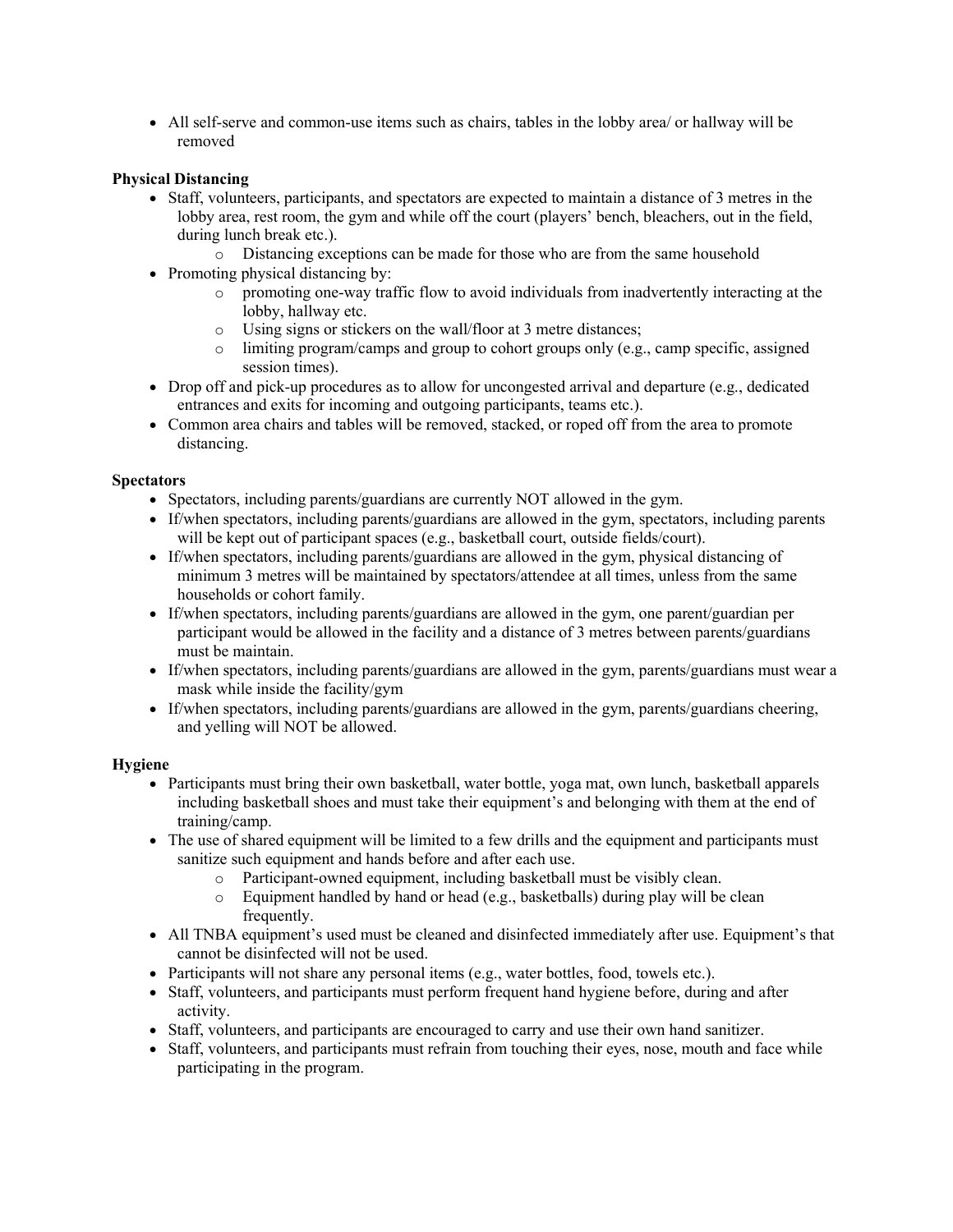Staff, volunteers and participants are encouraged to exhibit good respiratory etiquette (i.e., sneezing or coughing into the crook of the elbow, no spitting, no clearing of nasal passages, coughing or sneezing into a tissue).

## Masks

- Guidance on how to wear a mask properly can be found here.
- Patrons and participants MUS wear a mask when they are not engaging in intense physical activity.
	- o Masks should NOT be worn when conducting intense physical activities.
	- o Masks and face shields cannot be assured to stay in place during the course of intense activity.
	- $\circ$  There is some evidence to suggest that wearing a mask during high intensity activities could have negative health effects.

## Communications

- Communicating to all our participants (coaches/staff, instructors, officials, participants and their guardians, volunteers) about the risk of COVID-19 and practices we are undertaking to mitigate risk.
	- o Our communicating platforms are email, including online notices, waivers/contracts, and telephone.
- Information posters and fact sheets place appropriate throughout the facility reminding all participants of:
	- o Physical distancing expectations
	- o Hand hygiene and respiratory etiquette
	- o Cleaning and disinfection practices

## Equipment

- In the event that a participant requires basic first aid, a family member if present will first attend to the injured participant. If a family member is not present, the first aider must use appropriate personal protective equipment, including a mask and gloves.
- Drills and equipment will be modified to promote physical distancing.
- We will have a process to ensure enhanced cleaning and disinfection of shared equipment between each use by having readily available supplies and cleaning reminders and instructions located in accessible places.

#### Rapid Response to Symptomatic Individuals

- Our rapid response plan to manage symptomatic participants, spectators, volunteers and staff in case an attendee shows symptoms of COVID-19 are:
	- o If a participant develops symptoms during training or camp, the participant will be isolated away from other participants and the parent or guardian will be notified to come and pick up the participant immediately. If a separate space is not available, the participant will be kept at least 3 metres away from the other participants/coaches etc.
	- o If a participant requires close contact and care, a coach will continue to care for the participant until the parent or guardian is able to pick the participant up.
	- o Coach/camp helper will wear a mask during all interactions with the participant and will avoid contact with the participant's respiratory secretions.
	- o Coach/camp helper must wash their hands before donning a mask and before and after removing the mask (as per mask guidance), and before and after touching any items used by the participant.
	- o All items used by the participant while isolated must be cleaned and disinfected as soon as the participant has been picked up. Items that cannot be cleaned and disinfected will be removed from the camp and stored in a sealed container for a minimum of 10 days.
	- $\circ$  If a coach/camp helper develops illness while at camp, they will immediately remove themselves from any contact with others, notifying other coaches and go home.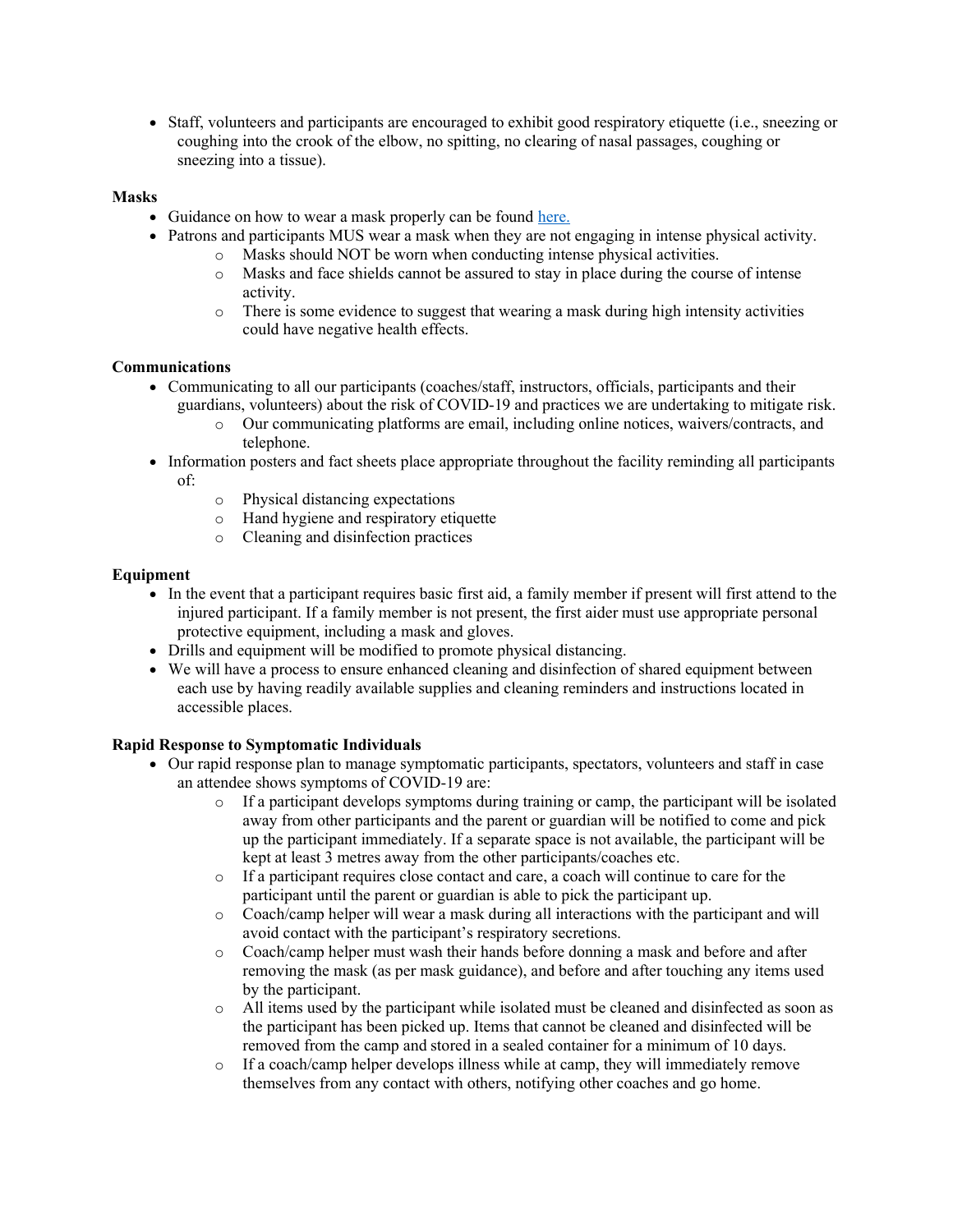- $\circ$  In case of a COVID-19 situation connected to our training/camps; training/camp may be closed for 72 hours to allow for contact tracing and to adhere to AHS recommendation.
- o Cleaning and disinfecting of all equipment and surfaces that may have come into contact with the symptomatic participant.
- o All participants will be required to perform a hand hygiene
- o We encourage all participants to download the ABTraceTogether contact-tracing app to assist public health officials with contact tracing in the event an outbreak should occur.
- o Participants name and contact details will be given to Albert Public Health to aid in contact tracing efforts in the event that an attendee tests positive.

## Food and Beverage

- Hand hygiene before and after lunch and/or drinking breaks
- No food or drink sharing between participants.
- Available hand sanitizers (stations) for use before and after lunch or drinking breaks.
- No hot lunch as to avoid the use of common microwave usage.

## TNBA Training, Camps, Programs and Mini-leagues: Cohorting Participants

- Participants in our Training, Camps, Programs and League teams will be limited to playing within set cohorts (e.g., camps, training programs and mini-leagues, with a fixed number of participants per program).
	- o Training, Camps or Mini-leagues will NOT exceed the AHS/GOA maximum recommended number of participants. This number includes participants, officials, coaches, and trainers who MUST maintain 3 metres of distance from others at all times. This number does not include parents and spectators
	- o Each training, camp, program or mini-league will be comprised of the maximum recommended participants or less, NO game play is currently allowed within each group/cohorts, game play will resume between teams in the future as per the AHS/GOA guidelines.
	- $\circ$  If/when allowed; game play between teams would be limited to teams within the same cohort/mini-league.
	- o Cohorts or Teams in different camps, programs or mini-leagues will NOT play each other.
	- o Players in cohorts training, camps, programs or teams CAN NOT play in other sports or teams while participating in our training programs (training, camps, programs or minileague), players MUST wait 10 - 14 days before participating in other sports or cohort teams.
- $\bullet$  At least 3 metres distancing will be maintained between all when off the court of play (e.g., on benches, during intermission, breaks).
- The 3 metre physical distancing rule can be relaxed for participants from the same household.
- Cohorts training, camps, programs or mini-leagues will remain together during all stages of the Relaunch and only play within the same geographical region (e.g., within a county, town or quadrant of a city).
- Training, Camps, Programs or Mini-leagues will be supervised by team coaches with oversight over maintenance of the group and other public health guidance.
- The 3 metre physical distancing rule can be relaxed for participants from the same household.

# Participants, Coaches, Instructors, Staff, Volunteers, Officials, Aides

- Participants will be proactively and regularly monitor for symptoms.
- Symptomatic individuals are prohibited from participating.
	- o Hands will be cleaned before and after using a basketball.
- Participants will refrain from touching their eyes, nose, mouth and face during activity.
- Participants will refrain from spitting and clearing their nasal passages during activities.
- Group celebrations and other customs during activities (e.g., handshakes, high fives, fist bumps, chest bumps) that bring participants within 3 meters or promote contact are limited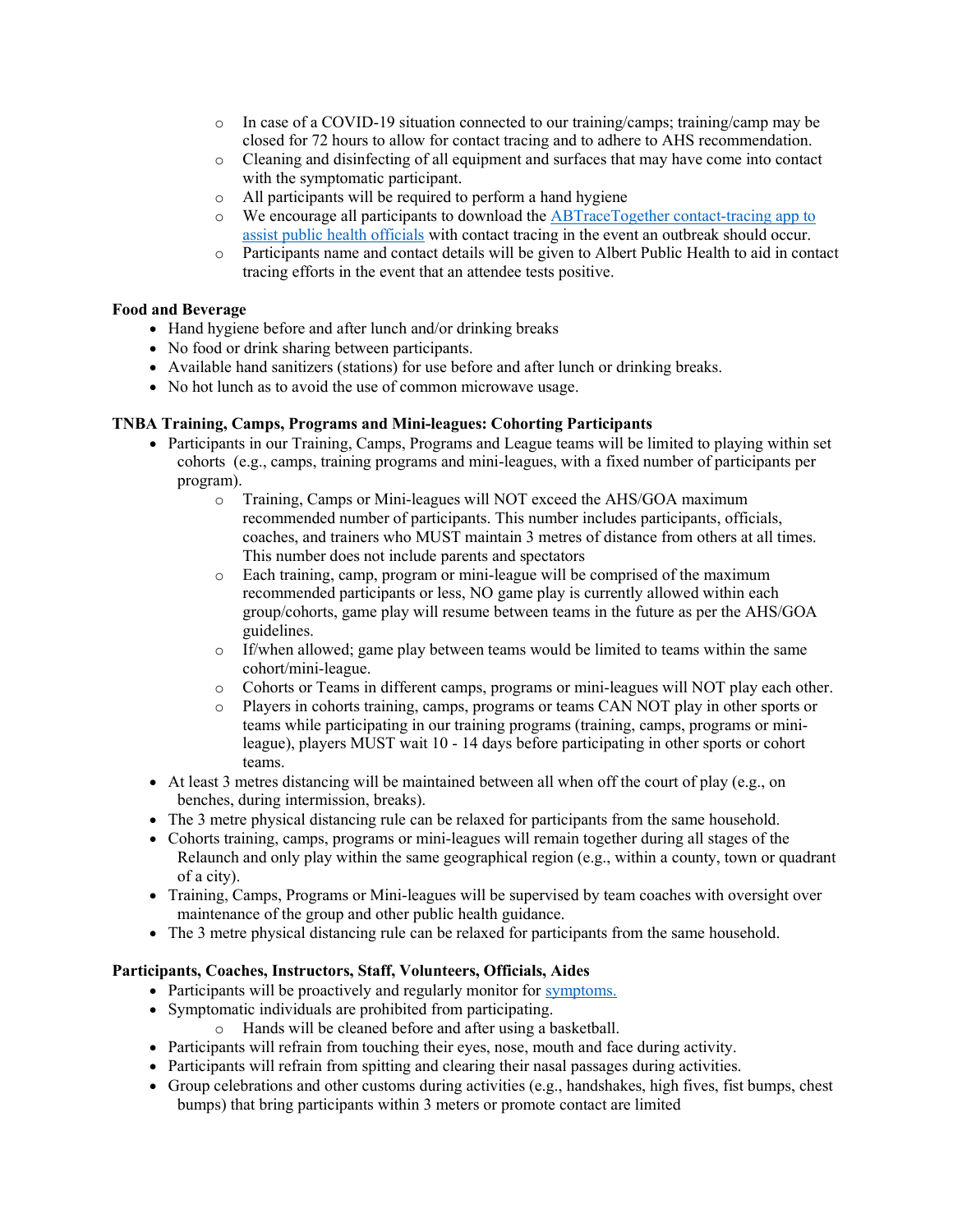- Water bottles must be labeled with the name of the owner. No sharing of water bottles.
- Participants must arrive dressed and ready to participate.
- There will be control access to the rest rooms as to prevent gathering.
- Participants must minimize time spent in the rest rooms and maintain physical distancing in lobbies and common spaces.
- Transportation to and from activities should be with only cohort members or members from the same household, share rides.
- Players participating in our training, camps, programs or leagues MUST not participate in our sports or teams while participating in our programs. Players MUST isolate for 10 -14 days before participating in our sports, teams, or programs

## Additional special precautions for our Basketball Programs including camps etc.

- We are taking measures to reduce the risk of COVID-19 exposures and transmission, measures like:
	- o Reduced overall number of participants to ensure that a minimum distance of 3 meters is maintained in all directions of each participant.
		- o Thoroughly cleaning and disinfecting equipment after each use.
		- o Discouraging singing long to the music or shout back at the instructor should be discouraged
		- o Creating cohorts specific groups per camp, training and programs.
		- o Mitigating the potential for participants to gather before and after a session within the gym/facility.
		- o Ensuring gym are well ventilated (e.g., open gym doors if possible).
		- o Drill modification to minimize close contact.
		- o Participants are require to bring their own equipment's (e.g. ball, mats, towel, and hand sanitizer if possible).
		- o Shared equipment (e.g. basketball) will be cleaned and sanitized between use.
		- o Thorough cleaning of gym floor before and after use.
		- $\circ$  Small side games (2 x 2, 3 x 3) will be within cohort group of no more than 6 participants in total if and when allowed as per the AHS/GOA guidelines.
		- o Participants are encouraged to constantly clean hands immediately prior to and after use of a shared ball with a coach or for a small sided game.
		- $\circ$  Participants will follow marked one-way traffic patterns when entering and exiting the gym
		- o Participants with asthmas or other respiratory conditions and/or other underline health issues are STRONGLY discouraged of participating in our training, camps at this time.
		- o mandatory temperature checks by parents before bringing the kids to camp on every camp or training day.
		- o Signs will be posted reminding all participants, parents-guardians, coaches and camp helpers to NOT enter or attend camp if they are sick (even if symptoms resemble a mild cold).

Please **DO NOT** register your child or have your child attend our training, camp(s), tryout(s) and/or training program at this time if your child is:

- Living with people with weakened immune systems from a medical condition or treatment, such as chemotherapy and/or people with medical condition vulnerable to COVID-19
- Living with older adults

And if your child have:

• been in contact with someone that is confirmed to have COVID-19